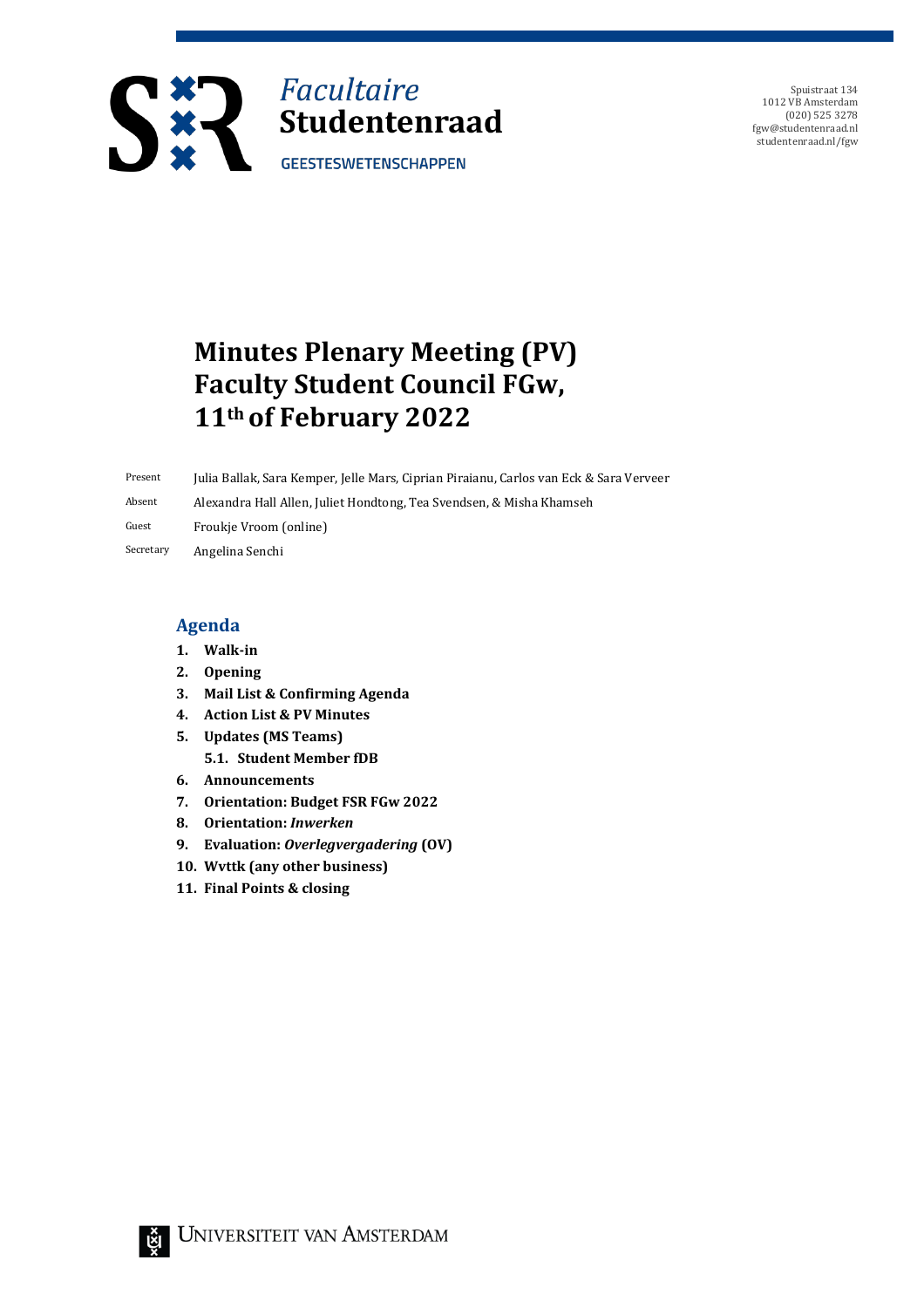

# **1. Walk-in**

### **2. Opening**

1 Kemper opens the meeting at 10:05.

# **3. Mail List & Confirming Agenda**

2 Due to the past week's busy schedule Senchi didn't get around to setting up the weekly mail overview.

3 Therefore, Kemper and other councillors briefly highlights some of the emails they handled: an update on the

4 council budget for 2022, approval of expenditures (council mugs and a parting gift for the dean), the promised

- 5 *menukaart* regarding university research collaborations.
- 6 The budget is currently uncertain, regardless the council will still discuss it during the current meeting.

7 Moreover, considering Senchi also didn't have time to finish the minutes before this meeting, the council will

8 set their new plenary meeting time during agenda point 4. Moving on to the setting of the agenda:

# **Agenda**

- **1. Walk-in**
- **2. Opening**
- **3. Mail List & Confirming Agenda**
- **4. Action List & PV Time**
- **5. Updates (MS Teams)**
	- **5.1. Student Member fDB**
- **6. Announcements**
- **7. Orientation: Budget FSR FGw 2022**
- **8. Orientation:** *Inwerken*
- **9. Evaluation:** *Overlegvergadering* **(OV)**
- **10. Wvttk (any other business)**
- **11. Final Points & closing**
- 9 Kemper sets the agenda.

#### **4. Action List & PV Time**

10 The council goes over the available action list:

# **Action List**

| 11<br>12       | 210603-01 | The FSR FGw 2021-2022 will have a conversation to establish their stance regarding the<br>democratization of the dean position.                                                                                       |
|----------------|-----------|-----------------------------------------------------------------------------------------------------------------------------------------------------------------------------------------------------------------------|
| 13<br>14<br>15 |           | (210925) Mars and Van Eck will work on setting up an informational meeting piece,<br>a)<br>which will be presented on the 17 <sup>th</sup> of January 2022 (edited 220114) in order to<br>facilitate this discussion. |
| 16<br>17<br>18 | 211101-01 | Malash will format the year review document before the $17th$ of January 2022 (edited<br>220114).                                                                                                                     |
| 19<br>20       |           | Considering Malash has relinquished her council seat, another councillor should be<br>tasked with this action point. Kemper and Senchi believe Svendsen would be a good                                               |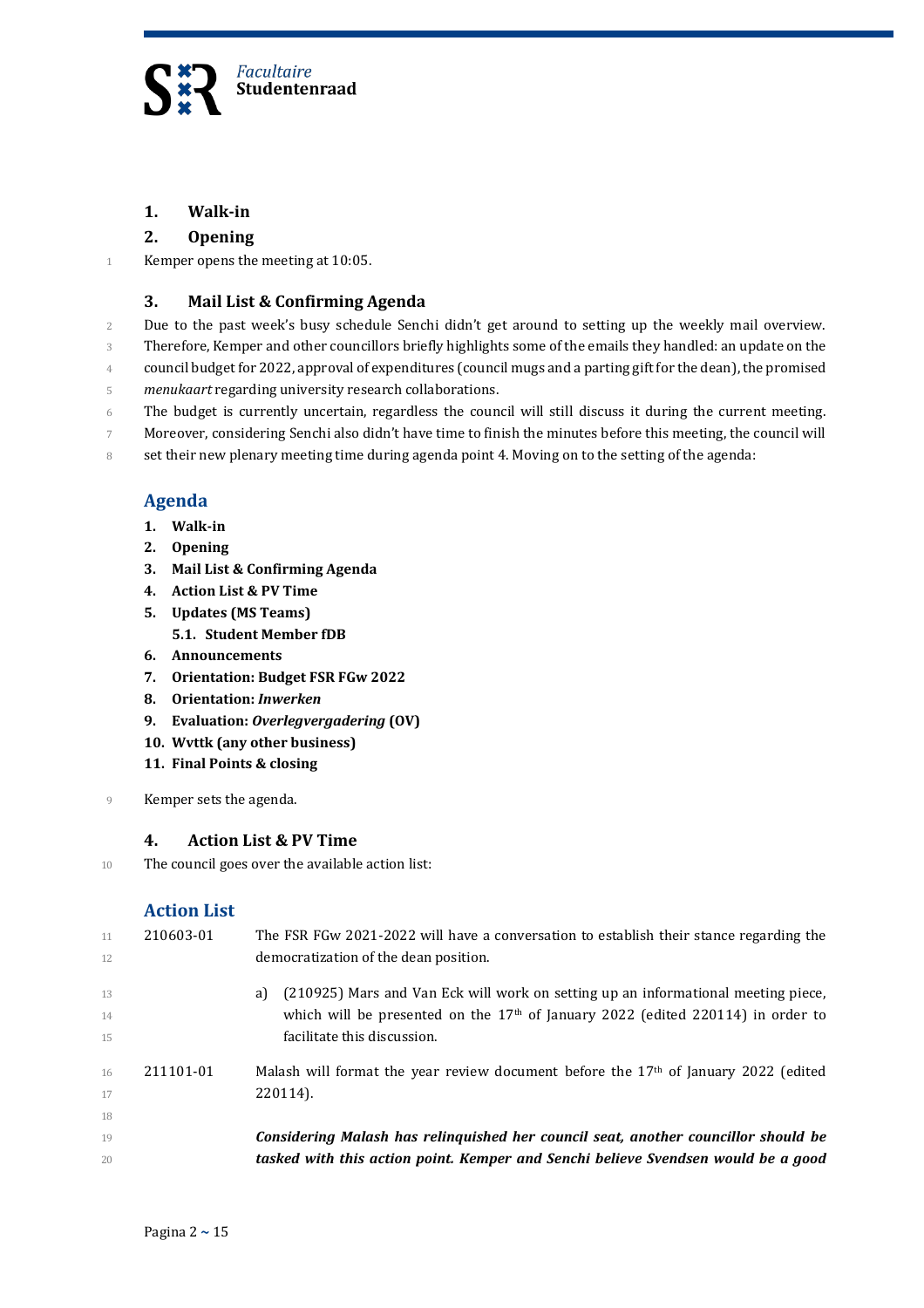

| $\mathbf{1}$   |           | replacement because Svendsen has already demonstrated great formatting skills and                             |
|----------------|-----------|---------------------------------------------------------------------------------------------------------------|
| $\overline{2}$ |           | is also media student like Malash. Kemper would like to check with Svendsen whether                           |
| 3              |           | she'd be willing to pick this up, before assigning the task.                                                  |
| $\overline{4}$ |           |                                                                                                               |
| 5              | 2111119   | Kemper and Pas (edited 211210), as a joint venture, will reach out via email to the student                   |
| 6              |           | associations and/or ALPHA regarding the availability of funds/financial support.                              |
| 7              |           |                                                                                                               |
| 8              |           | ALPHA hasn't responded to Kemper's message; she will send them a reminder. However,                           |
| $\overline{Q}$ |           | Verveer notes that ALPHA seems to have some struggles. Vroom adds that she too has                            |
| 10             |           | had some difficulty contacting ALPHA. Piraianu will reach out to ALPHA via other social                       |
| 11             |           | channels to see establish what the issues are [ACTION POINT].                                                 |
| 12             |           |                                                                                                               |
| 13             | 211126-01 | Malash and Khamseh (edited 220114) will remove the Working Agreement from the                                 |
| 14             |           | Diversity Commitment and set up a separate amendment proposal to include the section in                       |
| 15             |           | the Huishoudelijk Reglement and present it at the PV.                                                         |
| 16             |           |                                                                                                               |
| 17             |           | Ballak will help Khamseh in setting up this action point. Malash will be scrapped from                        |
| 18             |           | the action point.                                                                                             |
| 19<br>20       | 220114-01 | Kemper and Svendsen will set up an action plan before January 17 <sup>th</sup> , 2022, regarding              |
| 21             |           | student wellbeing and the university's Corona measures.                                                       |
| 22             |           |                                                                                                               |
| 23             |           | Kemper believes the action point can be scrapped.                                                             |
| 24             |           |                                                                                                               |
| 25             | 220121-01 | ELC will look into the role of intersectionality within the UvA diversity policy.                             |
| 26             |           |                                                                                                               |
| 27             |           | Kemper will contact Gabriel Sojo-Perez to glean some more context on what last year's                         |
| 28             |           | diversity file holders' intentions were regarding this issue [ACTION POINT]. She also                         |
| 29             |           | offers for the file holders to bring the issue to the diversity task force.                                   |
| 30             |           |                                                                                                               |
| 31             |           | The council briefly discusses the new plenary meeting time, weighing the pros and cons of having a meeting    |
| 32             |           | in the afternoon or morning whilst making sure as many as possible - preferably all - can attend. The PV time |
| 33             |           | for this block is set on Wednesdays from 09:00 until 11:00 o'clock. Kemper will announce the new time in the  |
|                |           |                                                                                                               |

Telegram chat for all absent council members in this meeting.

# **5. Updates (MS Teams)**

Kemper screenshares and briefly explains the new format for the council updates.

# **5.1. Student Member fDB/CoH/GSH**

 Vroom asks how the council experienced their introduction meeting with Hanneke Ronnes. Attendees reply that Ronnes seemed very willing to communicate about Humanities in Context (HiC) in an open and transparent way. Interestingly, Ronnes was part of *Cultuurwetenschappen* and previously opposed the idea of HiC and is only now willing to make it work as a last resort.

- Vroom notes she attended a meeting where the RIVM report on student wellbeing and substance abuse
- was discussed. According to Vroom, the report shares some valuable recommendations and she beliefs the
- larger topic of student wellbeing should be discussed by the council as well. Ballak explains the council is

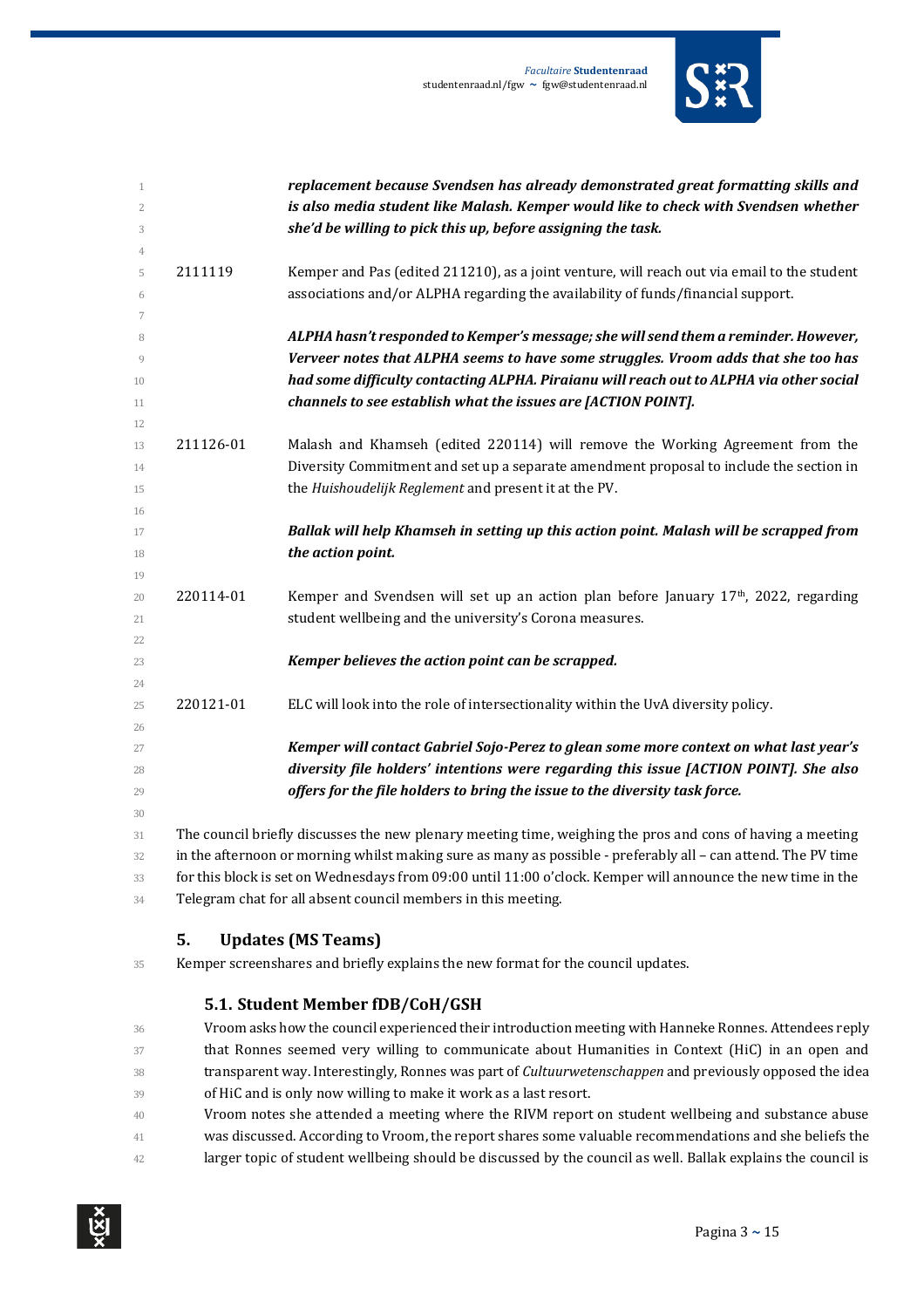

 currently already working on student wellbeing by focusing on improving counselling via tutors and study advisors. Moreover, the student wellbeing file holders will also be participating in a working group regarding the mental health set up by Sanne Klaver. Senchi notes that the council could consider picking **b** up the contemplation room file, considering it hasn't been finished and could help student mental health. Kemper asks Vroom whether she has any specific recommendations and notes that the CSR is also working very hard on the file. Eventually, the council and Vroom schedule a brainstorm session during the PV on  $\tau$  the 23<sup>rd</sup> of February 2022, to come up with ideas to improve student wellbeing [ACTION POINT]. Vroom comments that she will share the RIVM report in preparation for this session.

#### **6. Announcements**

Hall Allen, Hondtong, Svendsen and Khamseh are absent during this meeting.

# **7. Orientation: Budget FSR FGw 2022**

 The council goes over the current council budget set up by the treasurer. Verveer explains that most of the 11 budget hasn't been spent; one of the expenses are the council mugs, which are set to arrive today [February 12 11<sup>th</sup>, 2022]. Concerning the height of the *inwerken* expenses, Senchi comments that the council should consider 13 asking at TTO whether it'd be possible to get a retainer.

- 
- *Vroom leaves the meeting*
- 

 The council continues going over the budget and discusses ideas such as: improving student engagement, set working hours, an information market, consultation hours (walk-in hours), Easter egg hunt for students, a 19 council stand ['kraampje'] and teambuilding activities. Piraianu is tasked with setting up a student engagement meeting for next week [ACTION POINT].

 Ballak suggests Verveer ups the budget for the council room, especially considering they plan on implementing working hours. Kemper also adds that she would like to acquire a thermos and information leaflets. Another suggestion is to increase the budget for the *inwerkweekend* to improve their chances of getting suitable accommodation. Verveer will edit the budget to propose for voting at the next PV. The working groups will brainstorm ideas on how to spend the budget and share their ideas at the PV [ACTION POINT].

# **8. Orientation:** *Inwerken* **(Council Training)**

 Piraianu has created a sign-up sheet for the major themes regarding inwerken, which Kemper has projected on the screen. Everyone will work as a contributor to all of the themes, though each theme will have main coordinators who will have the final responsibility for getting the tasks done:

| <b>Theme</b>    | Coordinator                |
|-----------------|----------------------------|
| Inwerkweekend   | Ballak, Verveer & Hondtong |
| Inwerkmap       | Piraianu & Mars            |
| Year Review     | Kemper & Van Eck           |
| Living document | Piraianu                   |

Regarding the *inwerkmap,* Mars will go over the document to see which fragments need improvement.

Concerning the *inwerkweekend*, the council agrees to set an early deadline and to work as soon as possible on

getting a location and date for the training event. The preferred time frame for the training weekend would

be before the summer break: the first weekend of July. For the upcoming PVs the coordinators will work on

setting up a concrete break down of the tasks.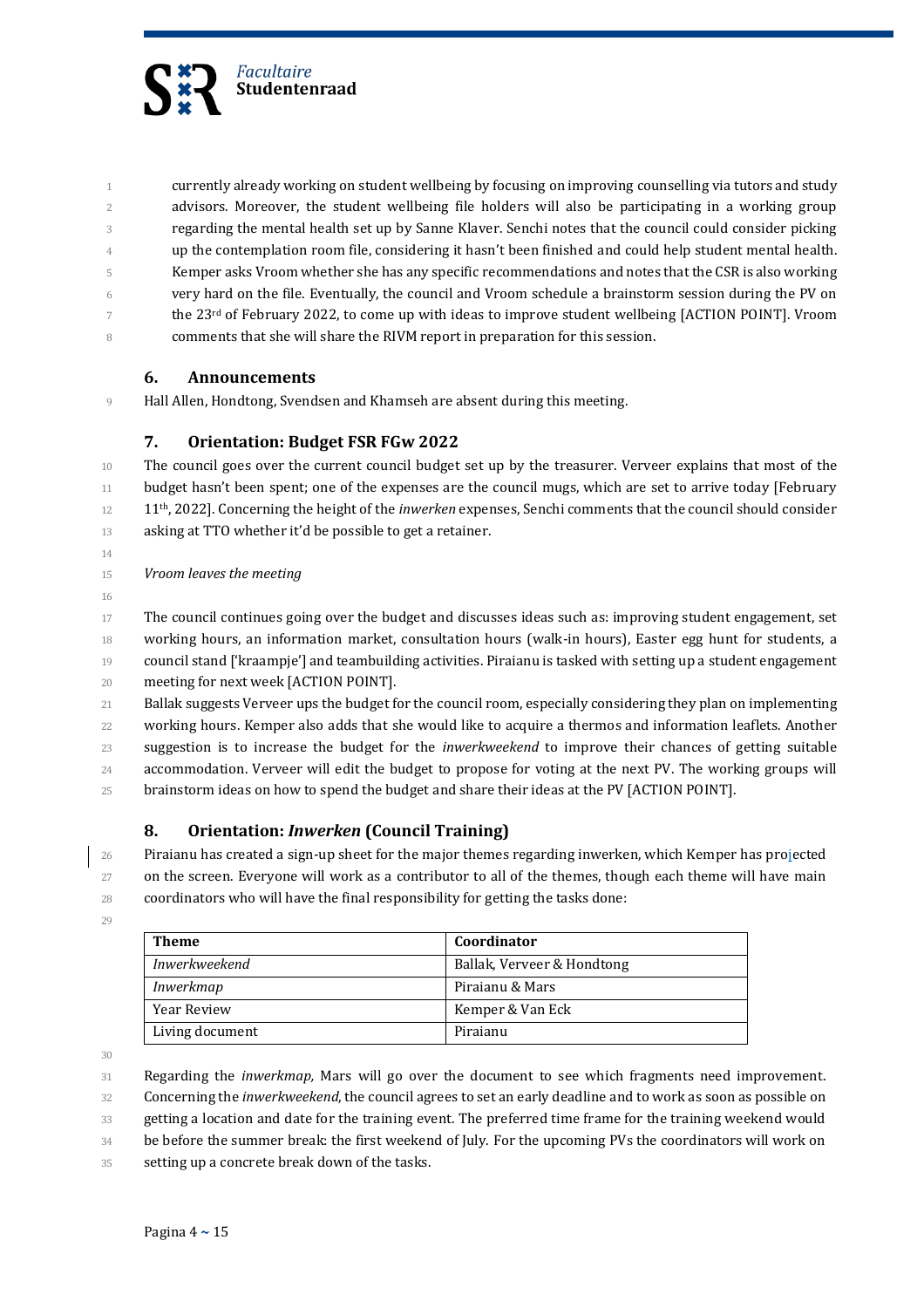

# **9. Evaluation:** *Overlegvergadering* **(OV)**

1 The council does a round of *tips & tops* to reflect on the past OV:

| <b>Tips</b>                            | <b>Tops</b>                                     |
|----------------------------------------|-------------------------------------------------|
| Set deadlines                          | Continuation of line of questioning             |
| Get to the point quickly               | Coordination between speakers                   |
| Set intentions for the Rondvraag       | Getting concessions                             |
| Push for concrete answers              | Getting the board to take the council seriously |
| No phones during the meeting           | Knowing when to stay quiet                      |
| Language policy - Dutch and/or English | Communicating efficiently (language)            |
| Set action points                      | Preparation                                     |

3

2

 Kemper and Verveer really appreciated doing their agenda point in Dutch, but Kemper does acknowledge the meetings should stay accessible to everyone and the language of the minutes should be communicated clearly at the start of the meeting for the benefit of the secretary. As a common language strategy, the council feels they should be free to use the language that will work best in achieving their goals. Piraianu is interested to know what the process is for setting a deadline, councilors respond that a deadline can simply bet set and negotiated at the meeting. For future OV preps, the council will schedule two OV prep moments during two consecutive PVs, as well as one Mock OV with the technical chair within a week of the upcoming OV.

# **10. Wvttk (any other business)**

11 All currently attending members will join the Maria Hagen's presentation on student influx at the faculty.

12 Senchi will try to schedule all upcoming PVs in the current room.

# **11. Final Points & Closing**

13 No final points. The meeting is closed at 11:58.

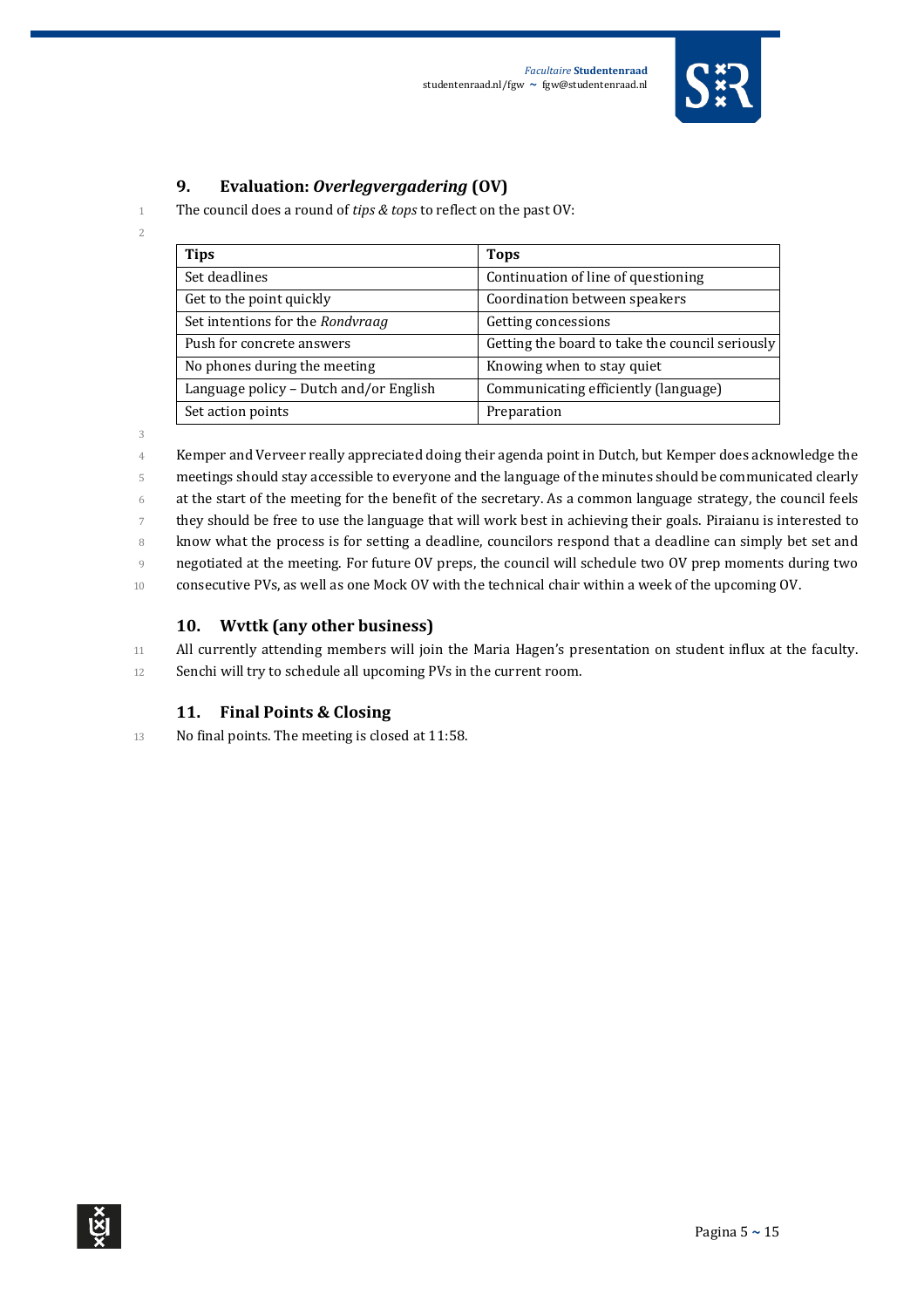

# **Action List**

| $\mathbf{1}$<br>$\overline{2}$ | 210603-01 | The FSR FGw 2021-2022 will have a conversation to establish their stance regarding the<br>democratization of the dean position.                                                                                                                                               |
|--------------------------------|-----------|-------------------------------------------------------------------------------------------------------------------------------------------------------------------------------------------------------------------------------------------------------------------------------|
| 3<br>4<br>5                    |           | (210925) Mars and Van Eck will work on setting up an informational meeting piece,<br>a)<br>which will be presented on the 17th of January 2022 (edited 220114) in order to<br>facilitate this discussion.                                                                     |
| 6<br>7                         | 211101-01 | Malash will format the year review document before the 17 <sup>th</sup> of January 2022 (edited<br>220114).                                                                                                                                                                   |
| 8<br>9                         | 2111119   | Kemper and Pas (edited 211210), as a joint venture, will reach out via email to the student<br>associations and/or ALPHA regarding the availability of funds/financial support.                                                                                               |
| 10<br>11                       |           | (220211) Piraianu will reach out to ALPHA via other social channels to see establish<br>a)<br>what the issues are                                                                                                                                                             |
| 12<br>13<br>14                 | 211126-01 | Ballak and Khamseh (edited 220211) will remove the Working Agreement from the<br>Diversity Commitment and set up a separate amendment proposal to include the section in<br>the Huishoudelijk Reglement and present it at the PV.                                             |
| 15<br>16                       | 220114-01 | Kemper and Svendsen will set up an action plan before January 17 <sup>th</sup> 2022 regarding student<br>wellbeing and the university's Corona measures.                                                                                                                      |
| 17                             | 220121-01 | ELC will look into the role of intersectionality within the UvA diversity policy.                                                                                                                                                                                             |
| 18<br>19                       |           | (220211) Kemper will contact Gabriel Sojo-Perez to glean some more context on what<br>a)<br>last year's diversity file holders' intentions were regarding this issue.                                                                                                         |
| 20                             | 220121-02 | Regarding tutoring:                                                                                                                                                                                                                                                           |
| 21<br>22                       |           | The council will contact Reijnen and Van Wesemael to get information on the quality<br>a)<br>funds investment.                                                                                                                                                                |
| 23<br>24                       |           | ELC will reach out to the OCs to gauge their opinion on the effects of the tutoring<br>b)<br>investments.                                                                                                                                                                     |
| 25<br>26                       |           | The file holders (Khamseh and Svendsen) will prepare a memo for the OV - the deadline<br>c)<br>is January 27th, 2022.                                                                                                                                                         |
| 27<br>28<br>29                 | 220211-01 | On February $23^{rd}$ [2022] The council and Vroom will have a brainstorm session to improve<br>student wellbeing at the faculty (e.g.: incorporating recommendations from the RIVM<br>student wellbeing and substance abuse report and focusing on the contemplation rooms). |
| 30<br>31                       | 220211-02 | Piraianu will set up a student engagement meeting between the 14 <sup>th</sup> and 18 <sup>th</sup> of February<br>2022.                                                                                                                                                      |
| 32<br>33                       | 220211-03 | The working groups (ELC + OPR) will brainstorm ideas on how to spend the council budget<br>and share their ideas at the PV.                                                                                                                                                   |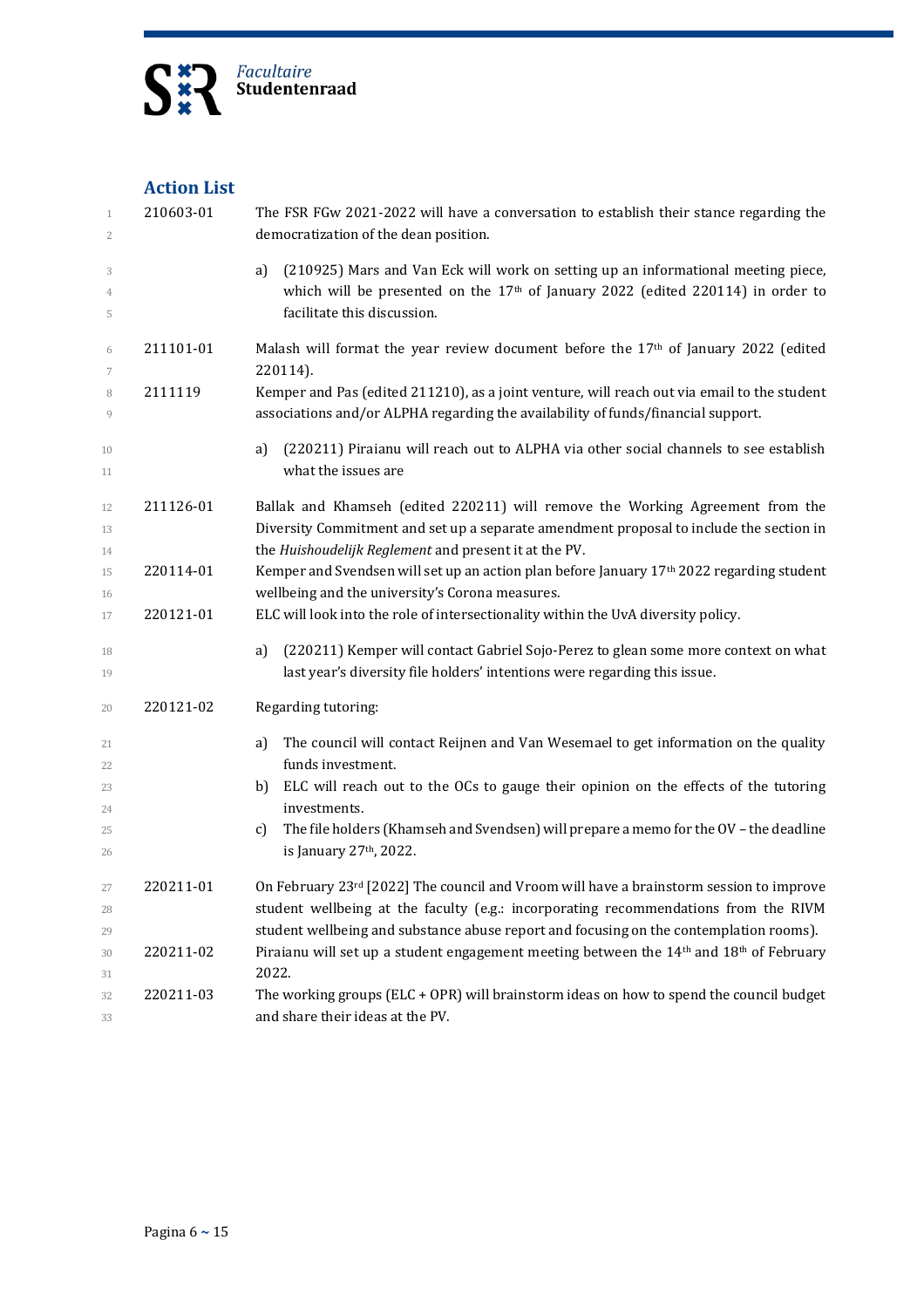

# **Pro Memori**

| $\mathbf{1}$     | 190904-01 | When communicating the AS must always be placed in the cc.                                       |
|------------------|-----------|--------------------------------------------------------------------------------------------------|
| $\overline{2}$   | 190904-02 | A list of improvements for the Heidag must be prepared for next year.                            |
| 3                | 190904-04 | The FSR - DB action list must be discussed for OVs, both internally and during                   |
| 4                |           | the VO.                                                                                          |
| 5                | 190911-01 | The Technical Chair always needs to be invited for PVs prior to an OV.                           |
| 6                | 190911-02 | The Council needs to deliver all documents required before the start of the PV.                  |
| $\boldsymbol{7}$ | 190911-02 | As soon as the website is updated the FSR decides on who will be responsible for updating        |
| 8                |           | the minutes.                                                                                     |
| 9                | 191001-01 | The AS makes sure at the end of the year all private information of the Councilors is deleted.   |
| 10               | 190916-05 | The Council promotes their facebook page actively.                                               |
| 11               | 191005-01 | All documents will be saved in the archive (MS Teams) (edited 220121)                            |
| 12               | 200128-02 | The AS adds the living documents to the archive (MS Teams) (edited 220121)                       |
| 13               | 200325-01 | The secretary deletes the Zoom PV recordings at the end of the year (edited 220121)              |
| 14               | 200310-01 | Sustainability is always taken into account while working on files.                              |
| 15               | 200525-01 | The Council adds documents in Word or .pdf for the record or verslaglegging in the Week of       |
| 16               |           | the FSR.                                                                                         |
| 17               | 200525-02 | In case of absence - and especially for members with voting rights - the Councilors should       |
| 18               |           | be informed on time and mandate someone.                                                         |
| 19               | 200525-03 | The council refers to itself as FSR FGw and uses pronoun 'it'.                                   |
| 20               | 200911-01 | When PVs are scheduled on Mondays the council will go over section 3.3.b. of the HR again        |
| 21               | 200911-02 | The FSR-FGw (edited 220121) will look into possible actions when more information                |
| 22               |           | regarding the UvA-Huawei collaboration is brought forward by the CSR.                            |
| 23               | 201126    | When referring to certain job titles and technical terms the council will use Dutch              |
| 24               |           | terminology to avoid confusion between the council and board.                                    |
| 25               | 201210    | ELC (edited 220121) will look into the role of intersectionality within the UvA diversity        |
| 26               |           | policy.                                                                                          |
| 27               | 201204    | The council will meet up as soon as government restrictions allow 10-15 people to get            |
| 28               |           | together again                                                                                   |
| 29               | 210408    | Regarding formal letters by the council                                                          |
|                  |           | For every formal letter the council writes, at least, 2 editors will be appointed to check       |
| 30               |           | a)                                                                                               |
| 31               |           | the letter for (but not limited to) argumentative, stylistic, vocabulary, grammar and            |
| 32               |           | structural flaws in order to improve it.                                                         |
| 33               |           | The writer(s) of the formal letters will notify the editors in time for the deadline or PV<br>b) |
| 34               |           | to check its contents.                                                                           |
| 35               | 210701    | The council will ask the board to send over Word-files, when the council is required to/feels    |
| 36               |           | the need to supply them with in-text textual edits/commentary.                                   |
|                  |           |                                                                                                  |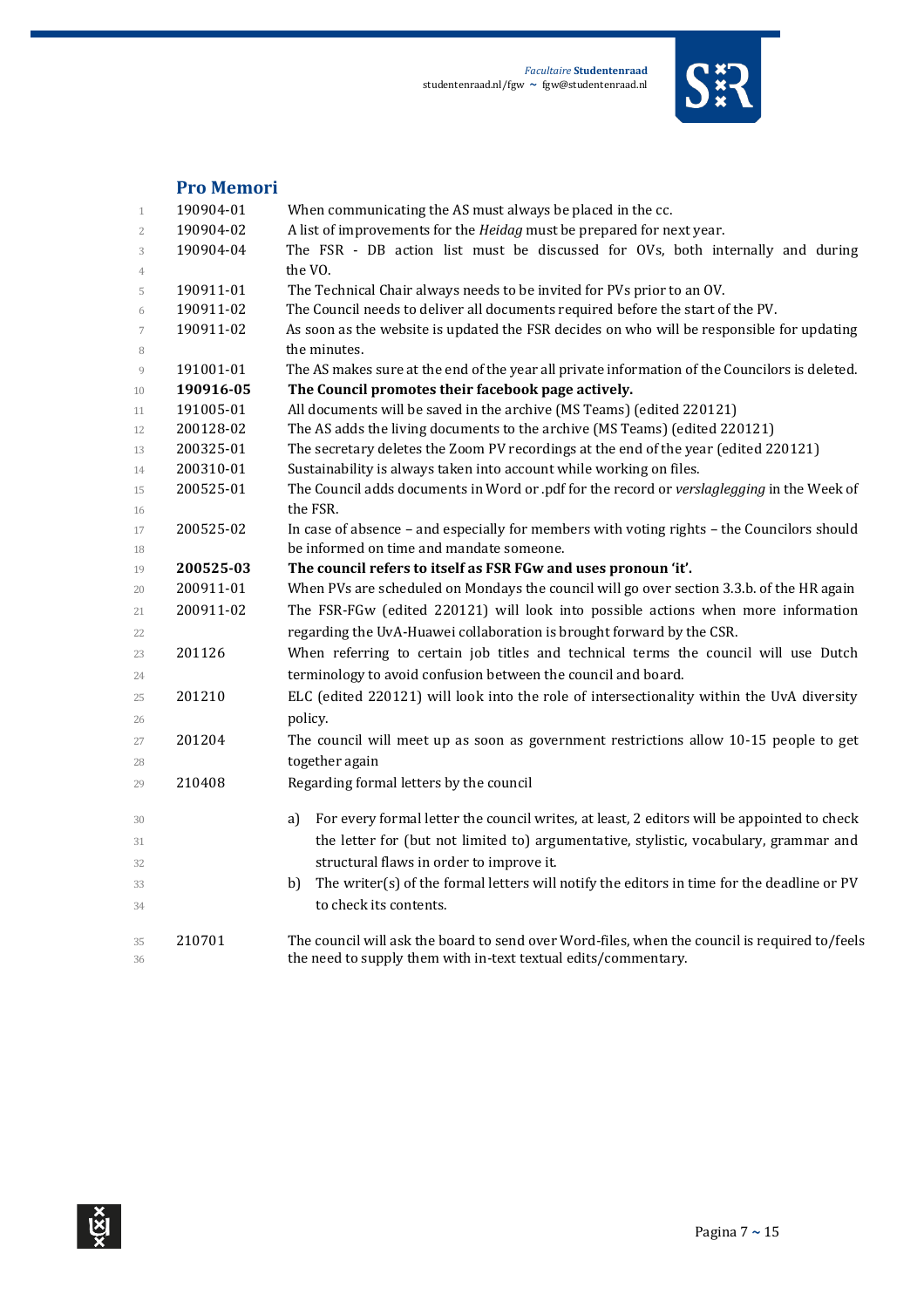

| $\mathbf{1}$   | <b>Besluiten/Decisions</b> |                                                                                              |                                                                                          |                          |                              |                          |  |  |
|----------------|----------------------------|----------------------------------------------------------------------------------------------|------------------------------------------------------------------------------------------|--------------------------|------------------------------|--------------------------|--|--|
| $\overline{2}$ | 210707                     | The FSR FGw 2021-2022 appoints Sara Kemper as CSR delegate for the FSR FGw 2021-2022.        |                                                                                          |                          |                              |                          |  |  |
| 3              | 210902-01                  | The FSR FGw 2021-2022 appoints Sara Kemper as Co-Chair for the FSR FGw 2021-2022.            |                                                                                          |                          |                              |                          |  |  |
| $\overline{4}$ | 210902-02                  | The FSR FGw 2021-2021 appoints Mikayla Vieira Ribeiro as Co-Chair for the FSR FGw 2021-      |                                                                                          |                          |                              |                          |  |  |
| 5              |                            | 2022.                                                                                        |                                                                                          |                          |                              |                          |  |  |
| 6              | 210902-03                  | The FSR FGw 2021-2021 appoints Ciprian Piraianu as Vice-Chair for the FSR FGw 2021-2022.     |                                                                                          |                          |                              |                          |  |  |
| 7              | 210913-01                  | The FSR FGw 2021-2021 will operate via a working group structure.                            |                                                                                          |                          |                              |                          |  |  |
| 8              | 210913-02                  | The FSR FGw 2021-2022 appoints Carlos van Eck as DB Member for the FSR FGw 2021-2022.        |                                                                                          |                          |                              |                          |  |  |
| 9              | 210913-03                  | The FSR FGw 2021-2022 appoints Julia Ballak as DB Member for the FSR FGw 2021-2022.          |                                                                                          |                          |                              |                          |  |  |
| 10             | 210913-04                  | The FSR FGw 2021-2022 appoints Tea Svendsen as Safe Person for the FSR FGw 2021-2022.        |                                                                                          |                          |                              |                          |  |  |
| 11             | 210913-05                  |                                                                                              | The FSR FGw 2021-2022 appoints Angelina Senchi as Safe Person for the FSR FGw 2021-2022. |                          |                              |                          |  |  |
| 12             | 210913-06                  | The FSR FGw 2021-2022 appoints Sara Verveer as Treasurer for the FSR FGw 2021-2022.c         |                                                                                          |                          |                              |                          |  |  |
| 13             | 210913-07                  | The FSR FGw 2021-2022 appoints Svendsen, Van Eck and Malash as members of the                |                                                                                          |                          |                              |                          |  |  |
| 14             |                            | Sollicitatiecommissie in search of a council assistant for the FSR FGw 2021-2022.            |                                                                                          |                          |                              |                          |  |  |
| 15             | 211004-01                  | The FSR FGw 2021-2022 will scrap article 6.6 ("Als een raadslid een anonieme stemming        |                                                                                          |                          |                              |                          |  |  |
| 16             |                            | verzoekt, wordt deze gefaciliteerd. Deze stemming verloopt schriftelijk. De telling van deze |                                                                                          |                          |                              |                          |  |  |
| 17             |                            | stemmen wordt gedaan door ten minste twee personen die niet lid zijn van de raad.") and      |                                                                                          |                          |                              |                          |  |  |
| 18             |                            | article 6.7 ("Schriftelijke stemmingen worden voor een termijn van minstens 1 jaar verzegeld |                                                                                          |                          |                              |                          |  |  |
| 19             |                            | bewaard in de raadskamer. De Ambtelijk Secretaris draagt hier zorg voor.") from the          |                                                                                          |                          |                              |                          |  |  |
| 20             |                            | Huishoudelijk Reglement 2020-2021.                                                           |                                                                                          |                          |                              |                          |  |  |
| 21             | 211004-02                  | The FSR FGw will introduce a new article 6.6 to the Huishoudelijk Regelement 2021-2022,      |                                                                                          |                          |                              |                          |  |  |
| 22             |                            |                                                                                              | which states the following principles:                                                   |                          |                              |                          |  |  |
|                |                            |                                                                                              |                                                                                          |                          |                              |                          |  |  |
| 23<br>24       |                            | All voting results are reported in the minutes<br>٠                                          |                                                                                          |                          |                              |                          |  |  |
| 25             |                            | Closed votes only report the number of votes in favour, against, blank<br>and abstain.       |                                                                                          |                          |                              |                          |  |  |
| 26             |                            | Open votes report the number of votes per party in favour, against, blank<br>٠               |                                                                                          |                          |                              |                          |  |  |
| 27             |                            | and abstain.                                                                                 |                                                                                          |                          |                              |                          |  |  |
|                |                            | Open voting is the standard procedure;                                                       |                                                                                          |                          |                              |                          |  |  |
| 28             |                            | Closed voting is only permitted in the case of the appointment or deposition of<br>٠         |                                                                                          |                          |                              |                          |  |  |
| 29             |                            | council positions (e.g. treasurer, trust person, DB member, etc.)                            |                                                                                          |                          |                              |                          |  |  |
| 30             |                            |                                                                                              | Votes during a closed voting procedure are considered anonymous.                         |                          |                              |                          |  |  |
| 31             |                            |                                                                                              | Therefore, anonymous votes are only cast when it concerns the                            |                          |                              |                          |  |  |
| 32<br>33       |                            |                                                                                              | appointment or deposition of council positions.                                          |                          |                              |                          |  |  |
| 34             |                            |                                                                                              |                                                                                          |                          |                              |                          |  |  |
|                |                            |                                                                                              |                                                                                          |                          |                              |                          |  |  |
| 35             | 211004-03                  | The FSR FGw 2021-2022 will apply the discussed changes to the Huishoudelijk Reglement        |                                                                                          |                          |                              |                          |  |  |
| 36             |                            | and use the finalized Huishoudelijk Reglement 2021-2022.                                     |                                                                                          |                          |                              |                          |  |  |
| 37             |                            |                                                                                              |                                                                                          |                          |                              |                          |  |  |
|                |                            |                                                                                              | In favour                                                                                | <b>Against</b>           | <b>Blank</b>                 | Abstain                  |  |  |
|                |                            | <b>TOF</b>                                                                                   | 7                                                                                        | $\blacksquare$           | $\qquad \qquad \blacksquare$ | $\overline{\phantom{a}}$ |  |  |
|                |                            | Activistenpartij UvA                                                                         | $\mathbf{1}$                                                                             | 1                        | $\overline{\phantom{a}}$     | $\overline{\phantom{a}}$ |  |  |
|                |                            | 020                                                                                          | $\mathbf{1}$                                                                             | $\blacksquare$           | $\frac{1}{2}$                | $\overline{\phantom{a}}$ |  |  |
|                |                            |                                                                                              |                                                                                          |                          |                              |                          |  |  |
|                |                            | De Vrije Student                                                                             | $\blacksquare$                                                                           | $\overline{\phantom{a}}$ | $\overline{\phantom{a}}$     | $\mathbf{1}$             |  |  |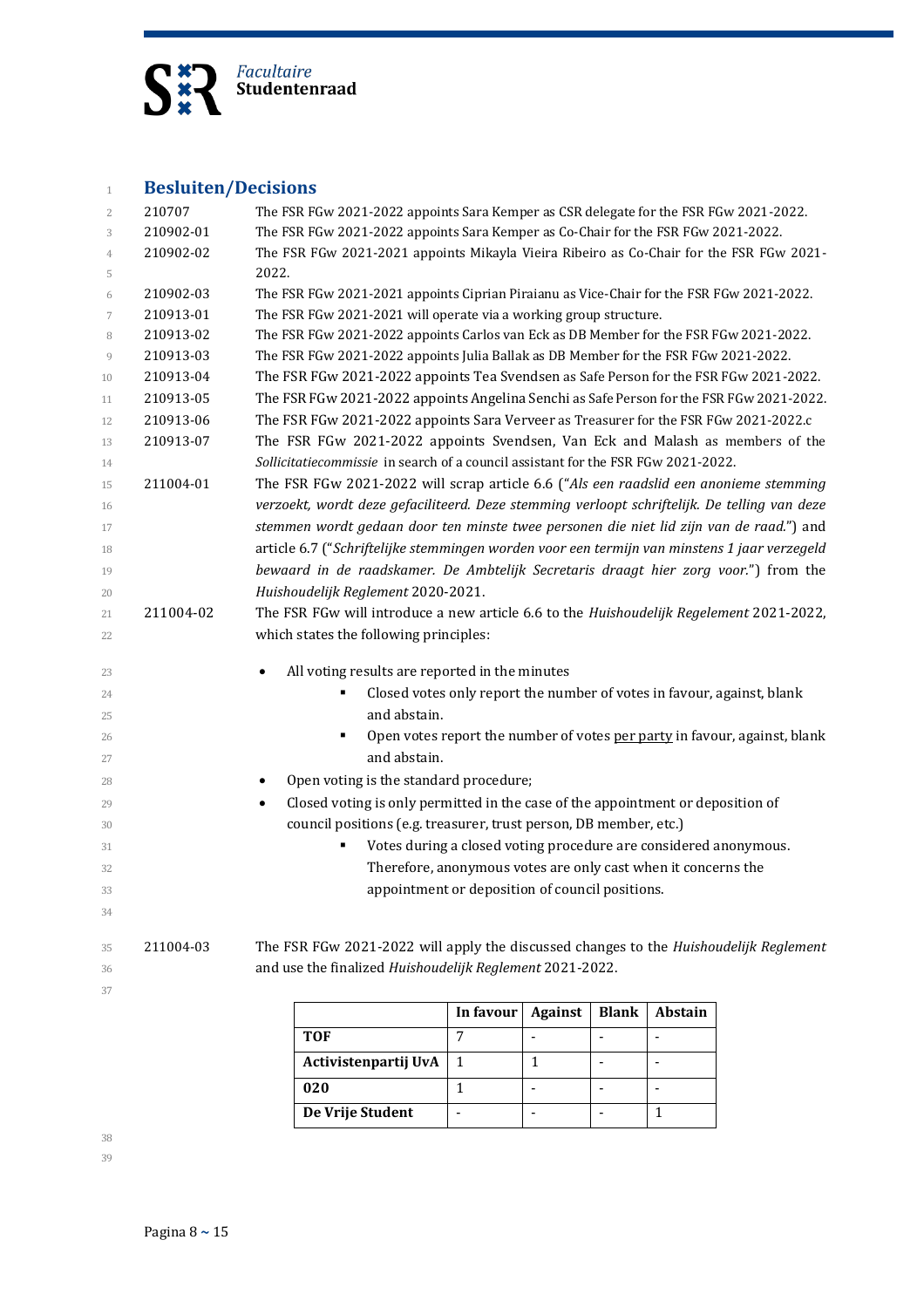

| 211011-01 | XXXXXXXXXXXXXXXXXXXXXXXXXXX |
|-----------|-----------------------------|
|           | XXXXXXXXXX                  |
|           |                             |

|                      | In favour | <b>Against</b> | <b>Blank</b> | Abstain |
|----------------------|-----------|----------------|--------------|---------|
| <b>TOF</b>           |           |                |              |         |
| Activistenpartij UvA |           |                |              |         |
| 020                  |           |                |              |         |
| De Vrije Student     |           |                |              |         |



|                      | In favour | Against | <b>Blank</b> | <b>Abstain</b> |
|----------------------|-----------|---------|--------------|----------------|
| <b>TOF</b>           |           |         |              |                |
| Activistenpartij UvA |           |         |              |                |
| 020                  |           |         |              |                |
| De Vrije Student     |           |         |              |                |

12

10 211025 The FSR FGw 2021-2022 will use the sustainability committment (inclduing the agreed 11 upon changes during the PV of 211025) for the council year 2021-2022.

|                      | In favour | Against | <b>Blank</b> | <b>Abstain</b> |
|----------------------|-----------|---------|--------------|----------------|
| <b>TOF</b>           |           |         |              |                |
| Activistenpartij UvA |           |         |              |                |
| 020                  |           |         |              |                |
| De Vrije Student     |           |         |              |                |

13

15

14 211105 The FSR FGw 2021-2022 will advise positively on the Faculty Budget 2022.

|                      | In favour $\vert$ | <b>Against</b> | <b>Blank</b> | <b>Abstain</b> |
|----------------------|-------------------|----------------|--------------|----------------|
| <b>TOF</b>           |                   |                |              |                |
| Activistenpartij UvA |                   |                |              |                |
| 020                  |                   |                |              |                |
| De Vrije Student     |                   |                |              |                |

16

17 211101-01 The FSR FGw 2021-2022 selects A.E.A. (Alexandra) Hall Allen as their council assistant for 18 the current council year.

|                      | In favour   Against   Blank   Abstain |  |  |
|----------------------|---------------------------------------|--|--|
| TOF                  |                                       |  |  |
| Activistenpartij UvA |                                       |  |  |

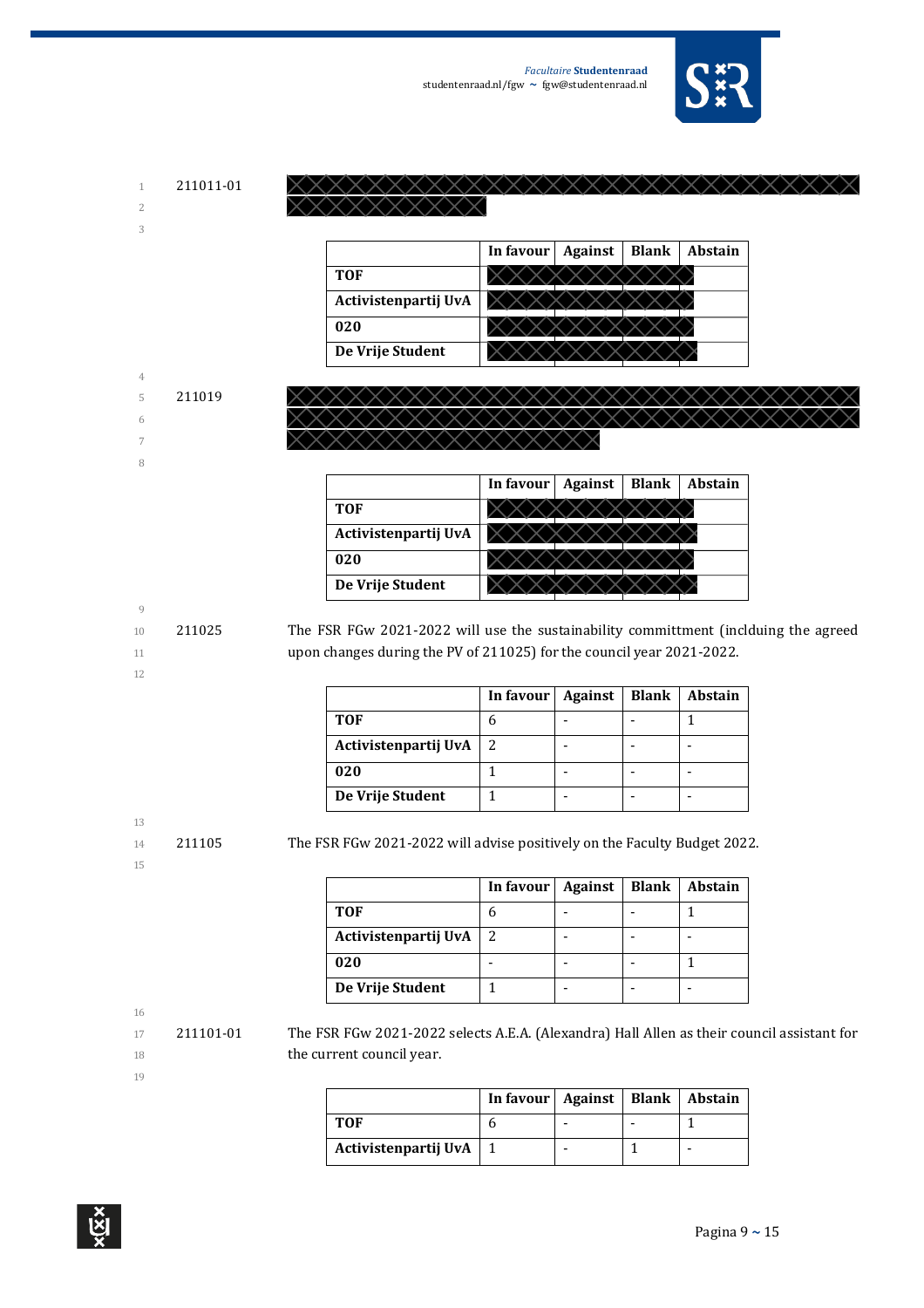

| 020              |  |  |
|------------------|--|--|
| De Vrije Student |  |  |

5

8

1

2 211101-02 The FSR FGw 2021-2022 will discuss and argue in favor of the black text suggestions of their 3 OER suggestion document at the *deurendichtbijenenkomst*

|                      | In favour | <b>Against</b> | <b>Blank</b> | <b>Abstain</b> |
|----------------------|-----------|----------------|--------------|----------------|
| TOF                  |           |                |              |                |
| Activistenpartij UvA |           |                |              |                |
| 020                  |           |                |              |                |
| De Vrije Student     |           |                |              |                |

6 211112 FSR FGw 2021-2022 their *sollicitatiecommissie* (SoCo) will adhere to the following guidelines for 7 future appointments of council assistants:

9 o After the application procedure, the SoCo will choose a candidate that they consider most 10 suitable for the position. Before the council's next PV, the SoCo will present a document to 11 the council which consists of the following parts:

- 12 **A motivation letter from the candidate in question;**
- 13 **The CV** of the candidate in question;
- 14 **An extensive report from the SoCo in which they elaborate on the application** 15 procedure, present their findings and explain why the candidate in question is the 16 most suitable
- 17 o The council keeps the names of the candidates and the discussion of the application 18 documents confidential.
- 19 o The council can vote on the appointment only after it has received these documents.
- 20 **candidates will only be informed about the status of their application after the council has** 21 made a definitive decision.
- 22 **o** If the council rejects an appointment proposal, the SoCo will either:
- 23 **Select a new candidate and write a new report;**
- 24 **Write a new report on the same candidate;**
- 25 Step down after which the council votes in a new SoCo

|                      | In favour | Against | <b>Blank</b> | <b>Abstain</b> |
|----------------------|-----------|---------|--------------|----------------|
| <b>TOF</b>           |           |         |              |                |
| Activistenpartij UvA |           |         |              |                |
| 020                  |           |         |              |                |
| De Vrije Student     |           |         |              |                |

27

26

28 211117-01 The FSR FGw 2021-2022 agrees to the budget of 250 euros for their *Constitutieborrel*.

|                      | In favour   Against   Blank   Abstain |  |  |
|----------------------|---------------------------------------|--|--|
| <b>TOF</b>           |                                       |  |  |
| Activistenpartij UvA |                                       |  |  |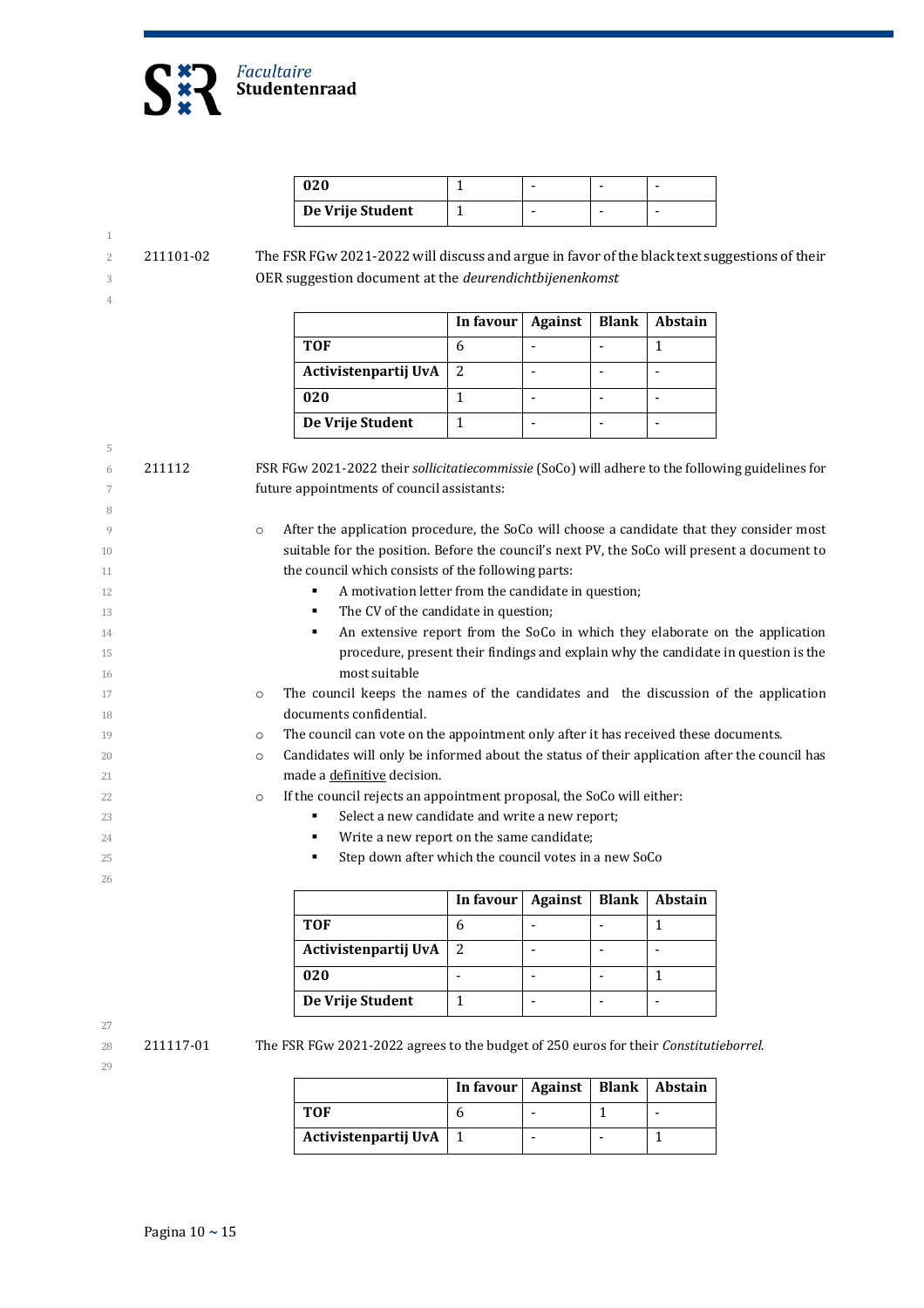

| 020              |  |  |
|------------------|--|--|
| De Vrije Student |  |  |

| 2111' |  |
|-------|--|

4

7

2 211117-02 The FSR FGw 2021-2022 will use Wandkrant #1.

|                      | In favour $\vert$ | <b>Against</b> | Blank | Abstain |
|----------------------|-------------------|----------------|-------|---------|
| TOF                  |                   |                |       |         |
| Activistenpartij UvA |                   |                |       |         |
| 020                  |                   |                |       |         |
| De Vrije Student     |                   |                |       |         |

5 211117-03 The FSR FGw 2021-2022 will publish the questions for the alcohol policy survey 6 (November/December) 2021.

|                      | In favour | <b>Against</b> | <b>Blank</b> | Abstain |
|----------------------|-----------|----------------|--------------|---------|
| <b>TOF</b>           |           |                |              |         |
| Activistenpartij UvA |           |                |              |         |
| 020                  |           |                |              |         |
| De Vrije Student     |           |                |              |         |

8

12

9 211124 The FSR FGw 2021-2022 will send the letter titled *Unsolicited Advice: Temporary Facility*  10 *Aftercare Regarding Past Social Safety Situations for Staff and Students* to the fDB on the 11 **November 23rd, 2021.** 

|                      | In favour   Against | <b>Blank</b> | <b>Abstain</b> |
|----------------------|---------------------|--------------|----------------|
| <b>TOF</b>           |                     |              |                |
| Activistenpartij UvA | 2                   |              |                |
| 020                  |                     |              |                |
| De Vrije Student     |                     |              |                |

13

14 211126-01 The FSR FGw 2021-2022 will remove the working agreement from the Diversity 15 commitment and set up a separate amendment proposal to include the section in the 16 *Huishoudelijk Reglement*

17

|                      | In favour | <b>Against</b> | Blank | Abstain |
|----------------------|-----------|----------------|-------|---------|
| <b>TOF</b>           |           |                |       |         |
| Activistenpartij UvA |           |                |       |         |
| 020                  |           |                |       |         |
| De Vrije Student     |           |                |       |         |

18

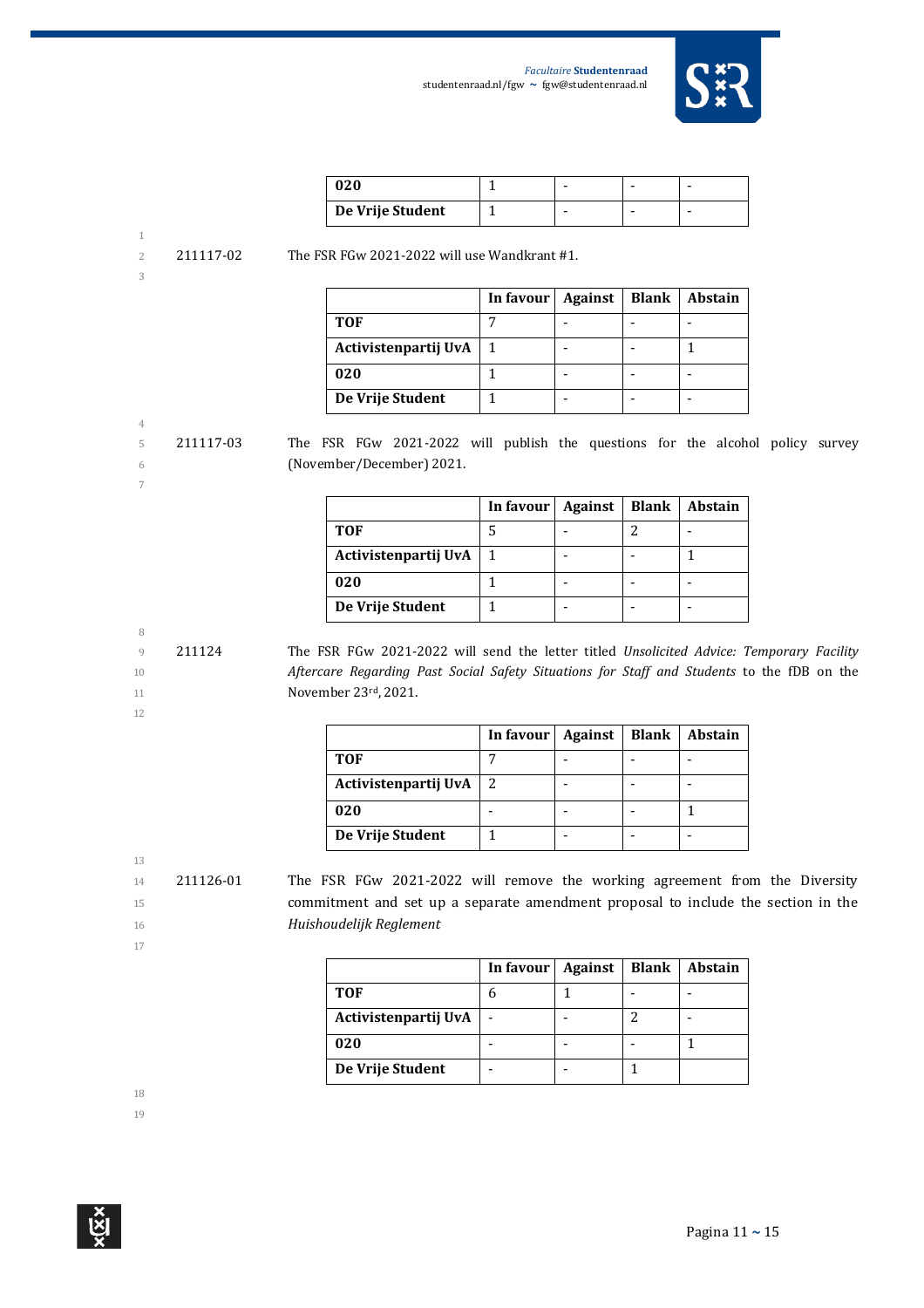

2 211126-02 The FSR FGw 2021-2022 will add a disclaimer to the glossary of the Diversity Commitment 3 stressing that the definitions are related only to the context of this document. Moreover, 4 they will also include the source of theories in the diversity commitment.

|                      | In favour | Against | <b>Blank</b> | <b>Abstain</b> |
|----------------------|-----------|---------|--------------|----------------|
| TOF                  |           |         |              |                |
| Activistenpartij UvA |           |         |              |                |
| 020                  |           |         |              |                |
| De Vrije Student     |           |         |              |                |

6

8

1

5

7 211126-03 The FSR FGw 2021-2022 will commit to the Diversity Commitment 2021-2022.

|                      | In favour | Against | <b>Blank</b> | Abstain |
|----------------------|-----------|---------|--------------|---------|
| <b>TOF</b>           |           |         |              |         |
| Activistenpartij UvA |           |         |              |         |
| 020                  |           |         |              |         |
| De Vrije Student     |           |         |              |         |

9

12

10 211126-04 The FSR FGw 2021-2022 will support the Hotel Mokum solidarity demonstration tonight 11 (November 26<sup>th</sup>, 2021) by reposting the announcement on their Instagram page.

|                      | In favour | Against | <b>Blank</b> | <b>Abstain</b> |
|----------------------|-----------|---------|--------------|----------------|
| <b>TOF</b>           |           |         |              |                |
| Activistenpartij UvA |           |         |              |                |
| 020                  |           |         |              |                |
| De Vrije Student     |           |         |              |                |

 $14$  211126-05 The FSR FGw 2021-2022 will allocate  $\epsilon$  200 of their budget to council mugs.

15

19

13

**In favour | Against | Blank | Abstain TOF** 6 - - 1 **Activistenpartij UvA** 2 - - - -**020** - 1 - 1 1 **De Vrije Student** | 1 | - | - | -

16

17 211126-06 The FSR FGw 2021-2022 will allocate €300 of their budget to literature to ensure the 18 council remains updated and involved on important themes

|                      | In favour   Against   Blank   Abstain |  |  |
|----------------------|---------------------------------------|--|--|
| TOF                  |                                       |  |  |
| Activistenpartij UvA |                                       |  |  |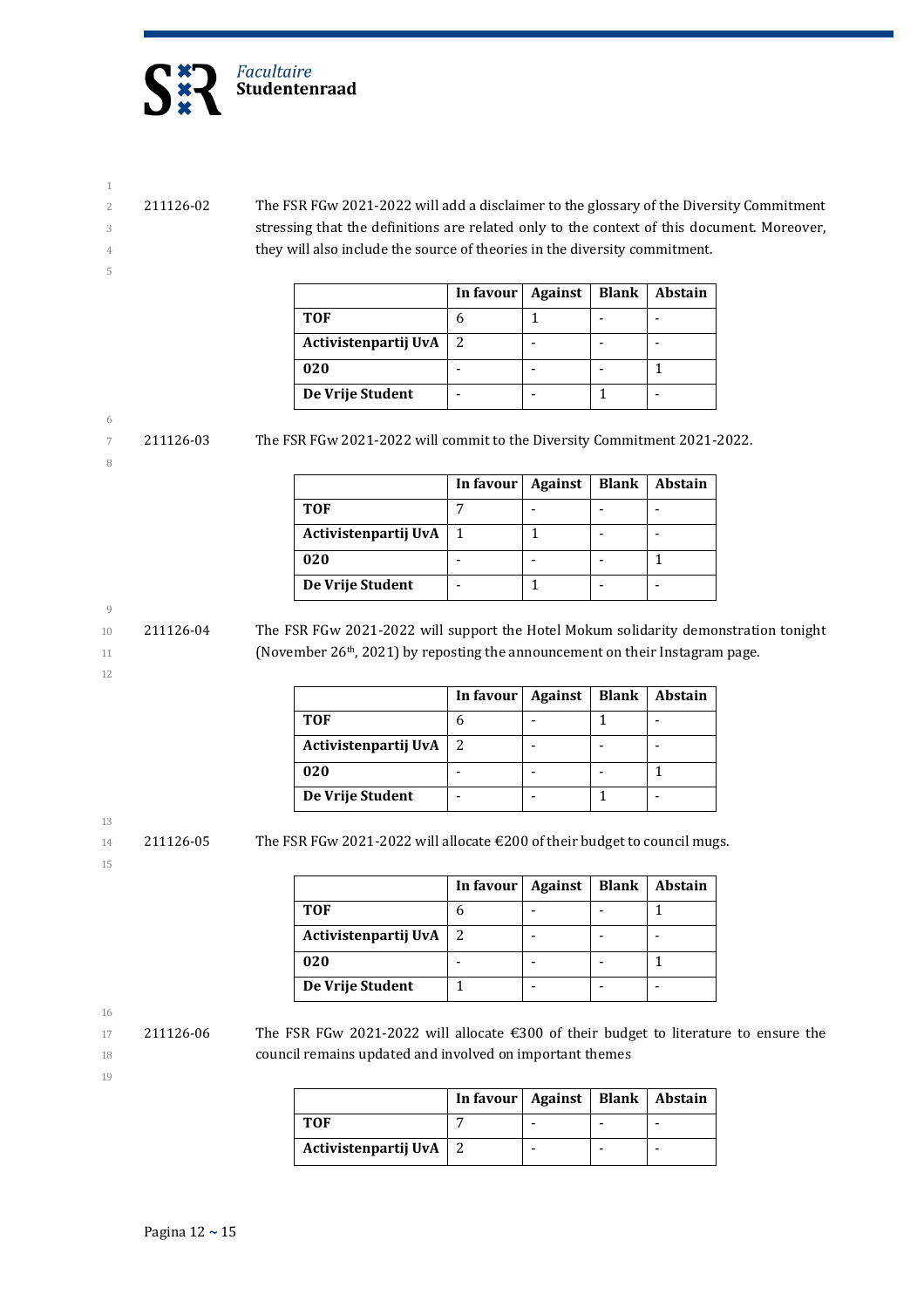

| 020              |  |  |
|------------------|--|--|
| De Vrije Student |  |  |

1

2 211126-07 The FSR FGw 2021-2022 will allocate €200 of their budget to office refreshments (e.g., 3 snacks) to accommodate visiting students and improving student engagement.

|                      | In favour $\vert$ | <b>Against</b> | Blank | <b>Abstain</b> |
|----------------------|-------------------|----------------|-------|----------------|
| <b>TOF</b>           |                   |                |       |                |
| Activistenpartij UvA |                   |                |       |                |
| 020                  |                   |                |       |                |
| De Vrije Student     |                   |                |       |                |

# 5

8

6 211126-08 The FSR FGw 2021-2022 will allocate  $\epsilon$  500 to organising a holiday council event for 7 teambuilding and expressing gratitude for council work.

|                      | In favour | Against | <b>Blank</b> | Abstain |
|----------------------|-----------|---------|--------------|---------|
| TOF                  |           |         |              |         |
| Activistenpartij UvA |           |         |              |         |
| 020                  |           |         |              |         |
| De Vrije Student     |           |         |              |         |

# 9

10 211130-01 The FSR FGw 2021-2022 will support the OC MA Linguistics' suggested OER amendments 11 during the OER pre-disucssion meeting

12

|                      | In favour   Against | <b>Blank</b> | <b>Abstain</b> |
|----------------------|---------------------|--------------|----------------|
| <b>TOF</b>           |                     |              |                |
| Activistenpartij UvA | 2                   |              |                |
| 020                  |                     |              |                |
| De Vrije Student     |                     |              |                |

13

14 211130-02 The FSR FGw 2021-2022 will support the OC Philosophy's suggested OER amendments 15 during the OER pre-disucssion meeting

16

|                      | In favour | <b>Against</b> | <b>Blank</b> | Abstain |
|----------------------|-----------|----------------|--------------|---------|
| TOF                  |           |                |              |         |
| Activistenpartij UvA |           |                |              |         |
| 020                  |           |                |              |         |
| De Vrije Student     |           |                |              |         |

17

 $18$  211203-01 The FSR FGw 2021-2022 will send out the >1 day excursion memo as formulated during the 19 **PV (211203).** 

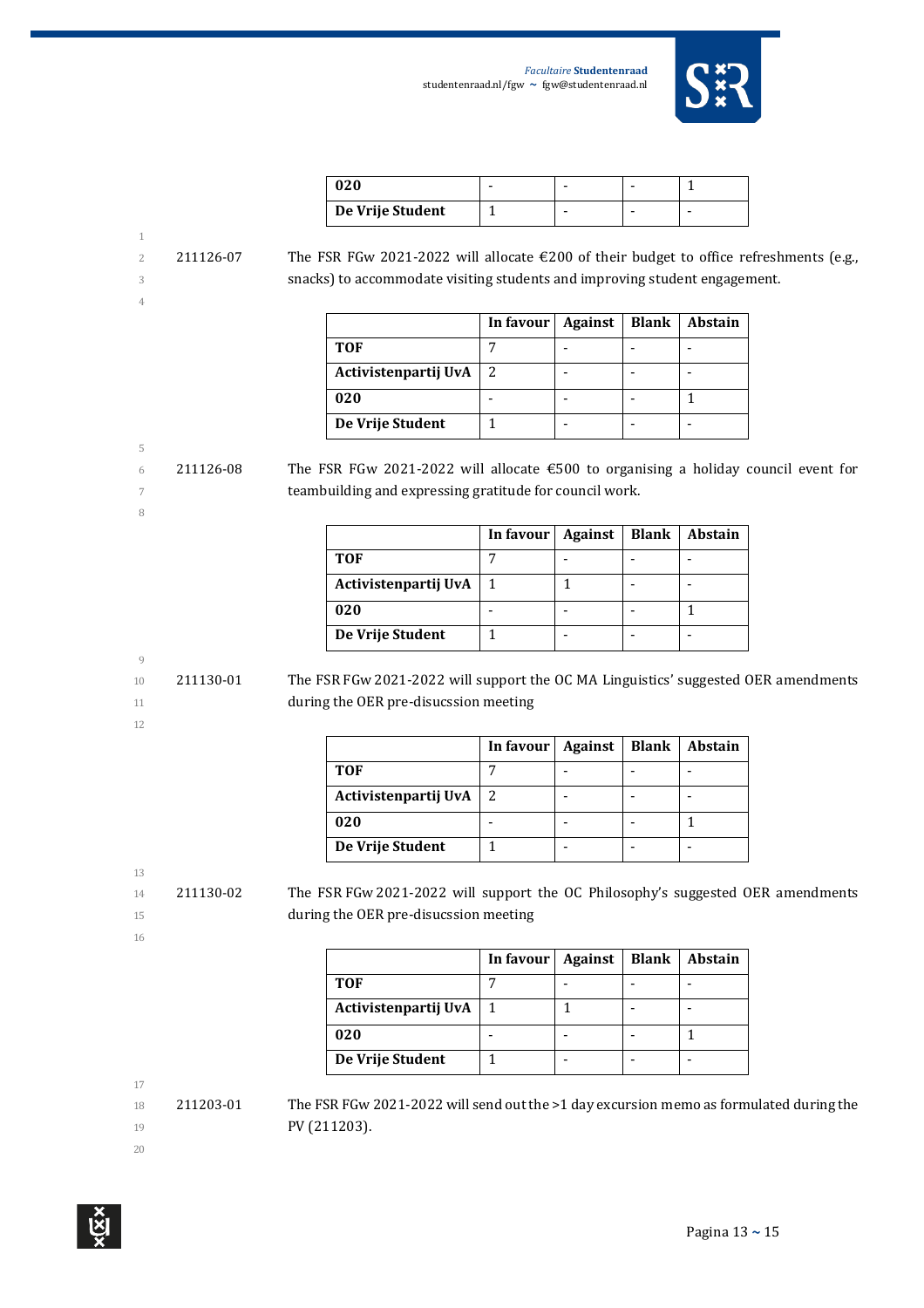

|                      | In favour | Against | <b>Blank</b> | Abstain |
|----------------------|-----------|---------|--------------|---------|
| <b>TOF</b>           |           |         |              |         |
| Activistenpartij UvA |           |         |              |         |
| 020                  |           |         |              |         |
| De Vrije Student     |           |         |              |         |

2 211203-02 The FSR FGw 2021-2022 will send a negative unsolicited advice regarding the alcohol 3 policy.

|                      | In favour | Against | <b>Blank</b> | <b>Abstain</b> |
|----------------------|-----------|---------|--------------|----------------|
| <b>TOF</b>           |           |         |              |                |
| Activistenpartij UvA |           |         |              |                |
| 020                  |           |         |              |                |
| De Vrije Student     |           |         |              |                |

6 211210-01 The FSR FGw 2021-2022 selects M.L.M, (Misha) Hajnoorolah-Khamseh as their council 7 assistant for the current council year.

|                      | In favour | <b>Against</b> | <b>Blank</b> | Abstain |
|----------------------|-----------|----------------|--------------|---------|
| TOF                  |           |                |              |         |
| Activistenpartij UvA |           |                |              |         |
| 020                  |           |                |              |         |
| De Vrije Student     |           |                |              |         |

9

1

4

5

8

10 211210-02 The FSR FGw 2021-2022 supports the OC Philosophy's stance regarding the 10EC research 11 school requirement in the current OER discussion.

|                      | In favour $\vert$ | Against | <b>Blank</b> | <b>Abstain</b> |
|----------------------|-------------------|---------|--------------|----------------|
| <b>TOF</b>           |                   |         |              |                |
| Activistenpartij UvA |                   |         |              |                |
| 020                  |                   |         |              |                |
| De Vrije Student     |                   |         |              |                |

13

16

12

14 211210-03 The FSR FGw 2021-2022 supports the CSR's letter regarding the provision of online 15 alternatives for tests at the university.

|                      | In favour | Against | <b>Blank</b> | Abstain |
|----------------------|-----------|---------|--------------|---------|
| <b>TOF</b>           |           |         |              |         |
| Activistenpartij UvA |           |         |              |         |
| 020                  |           |         |              |         |
| De Vrije Student     |           |         |              |         |